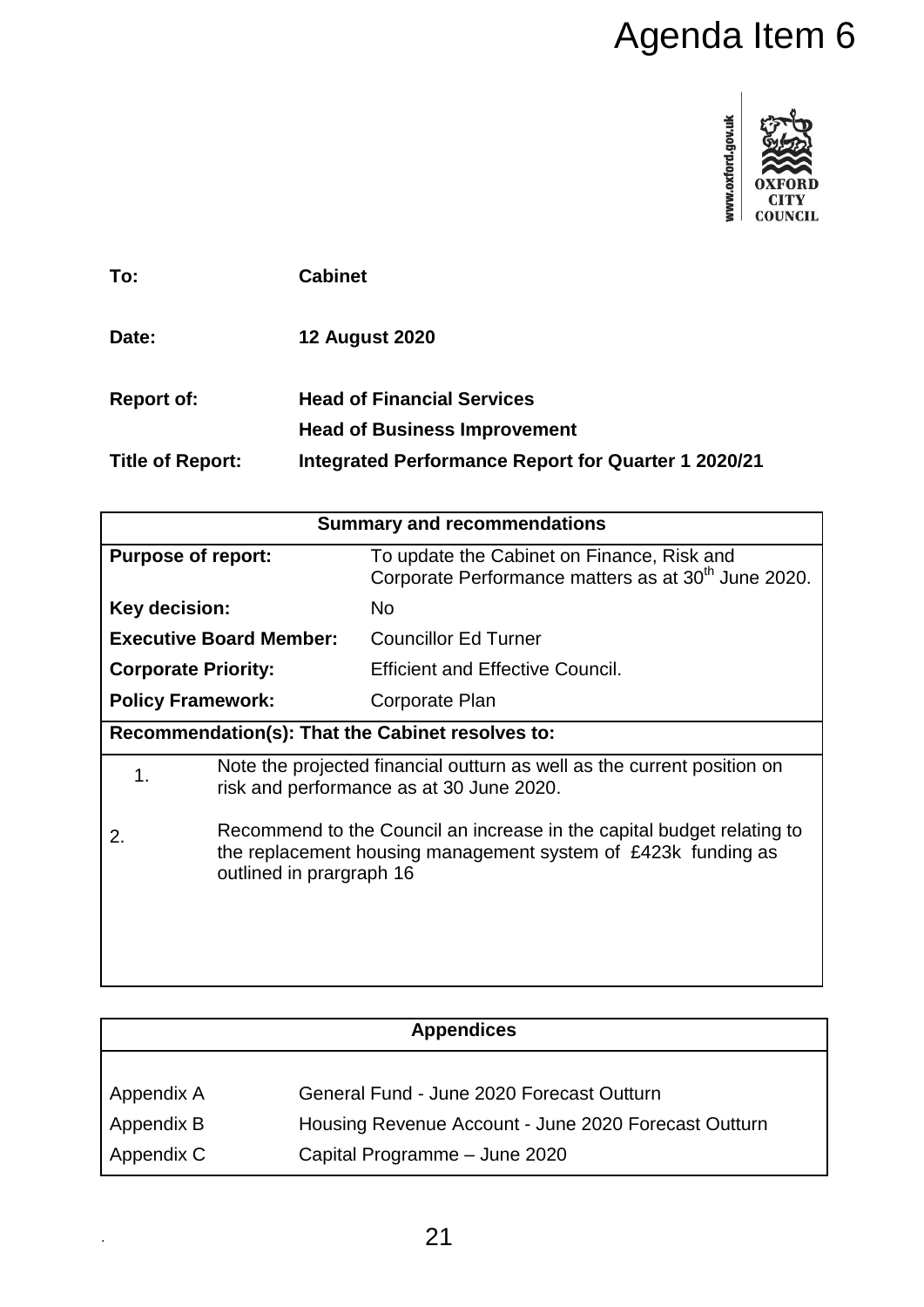#### **Introduction and background**

1. This report updates the Cabinet on the financial, corporate performance and corporate risk positions of the Council as at  $30<sup>th</sup>$  June 2020. Cabinet was updated in June on the impact of COVID on the Council's financial position – this report sets out an update. A brief summary is as follows:

#### **Financial Position**

- **General Fund** the outturn position is forecast to be an adverse variance of £8.991 million against the latest net budget of £23.573 million (37.6%), and £10.951 million against the service area expenditure of £29.969 million (36.1%);
- **Housing Revenue Account** The budgeted surplus agreed by the Council in February 2020 was £0.992 million. The outturn position is forecasting an adverse variance of £2.272 million against this;
- **Capital Programme** The budget, as approved at Council in February 2020, was set at £142.567 million with carry forward of unspent balances in 2019- 20 this was subsequently revised to £163.314 million. During the first quarter each scheme in the Capital Programme has been reviewed and a revised forecast for many of the schemes has been provided. The outturn forecast position is now £96.270 million with slippage of £24.369 million over that previously reported. A standard correction of optimism bias has also been applied to the programme of £15.101 million resulting in a total revised programme of £81.169 million
- 2. **Performance**  Given the COVID-19 pandemic the approval of the Council's revised Business Plan for the next four year period has been delayed and will not be presented to the Cabinet until September 2020. As such performance indicators against the revised priorities have yet to be agreed. The Council is continuing to monitor service targets through the financial year, and will monitor work streams within the Business Plan rather than specific performance indicators;
- 3. **Corporate Risk Management** There are three red corporate risks at the end of quarter one. These relate to actions taken to ensure housing delivery and supply for the city of Oxford and to enable sufficient house building and investment; local, national or international factors adversely affecting the economic growth of the city and balancing and delivering the financial plan. There are eight amber risks and one green risk. More details of the risks can be found in paragraphs 17 to 18;

## **Financial Position**

#### **General Fund Revenue**

4. The overall Net Budget Requirement agreed by the Council in February 2020 was £23.573 million. Since setting the budget, service area expenditure has decreased by a net total of £0.721 million, this is due to a combination of virements within service areas, release from reserves and the pausing of new budget bids for 20/21 as part of the measures to mitigate the losses resulting from the response to the COVID-19 pandemic. The Net Budget Requirement remains unchanged.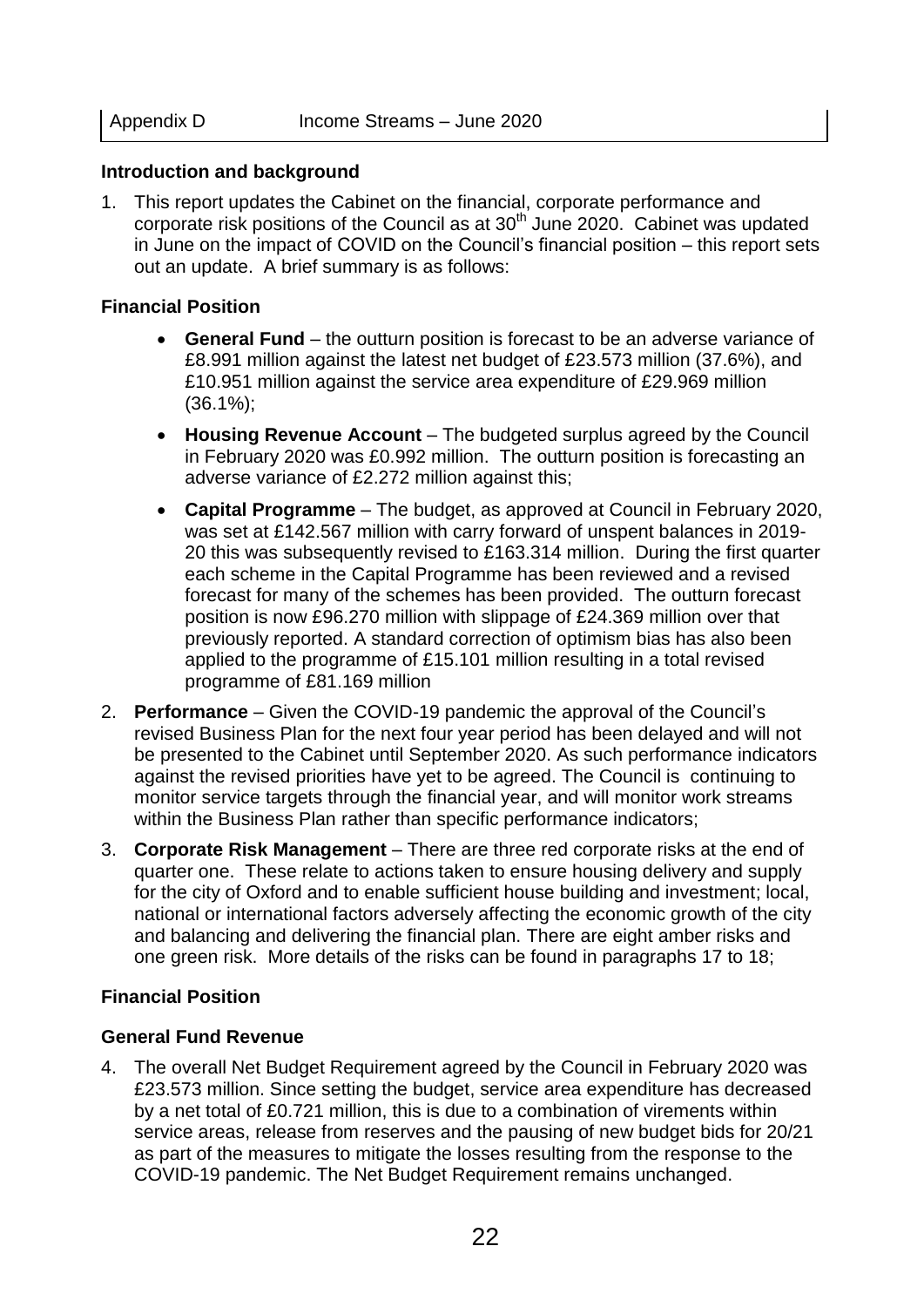- 5. Virements between service areas, were authorised under delegated powers by the Council's Head of Financial Services totalling £0.339 million, the most notable of which relates to the redistribution of transformation funding to fund the Transformation Team.
- 6. The release from reserves totals a net movement of £0.295 million, made up of the release from Transformation Funds for ongoing projects and release of external grant funding into the service areas for ongoing expenditure.
- 7. As at  $30<sup>th</sup>$  June 2020 the General Fund Service Area expenditure is projecting an adverse variance of £10.951 million against the latest budget of £29.569 million, this is in part mitigated by additional funding received from central government specifically to help out Local Authorities with the financial pressures they are facing following the COVID-19 pandemic. The result is an overall adverse variance of £8.991 million marginally less than the £9.423 million reported to the Cabinet in April 2020 due largely to additional grant funding for the homelessness service. At the Cabinet meeting in April approval was given to fund these overspends from reserves with the adjustments being made at year end depending on outturn. The key variances which are all as a consequence of the response to COVID-19 pandemic either due to additional expenditure or loss of income, by service area are:
	- **Business Improvement** a net adverse variance of £0.280 million which relates to additional cost for telephony services due to most staff working from home and a higher usage of telephones for call and use of data heavy appliations such as Teams and Zoom. There is also a notable cost for data usage and storage over and above the contract price with the data centre provider. There are also costs associated with the purchase of new phones and laptops to enable staff to work at home more effectively. These additional costs are mitigated to some extent by a favourable variance in the training budget which is unlikely to be fully spent this year.
	- **Community Services** an adverse variance of £2.204 million. This is made up of reduced income projections from community centre rents and Town Hall events mitigated by savings on utilities, waste collection, and other costs associated with holding such events, the net loss from this source is almost £0.850 million.

The service area has also seen additional costs relating to leisure services and the setting up and running of the locality hubs. All leisure centres have been closed since the beginning of lockdown and throughout the first quarter of this financial year. The management fee payable to the Council has been waived and residual costs have been paid for the maintenance of the centres during this period. Total additional cost is estimated at around £700k for the 2020/21 financial year. Work is ongoing with Fusion to work towards reopening of some facilities and the costs associated with this.

Setting up and running of the locality hubs has included the cost of food parcels, transportation and additional staffing costs to support vulnerable people during COVID-19 pandemic.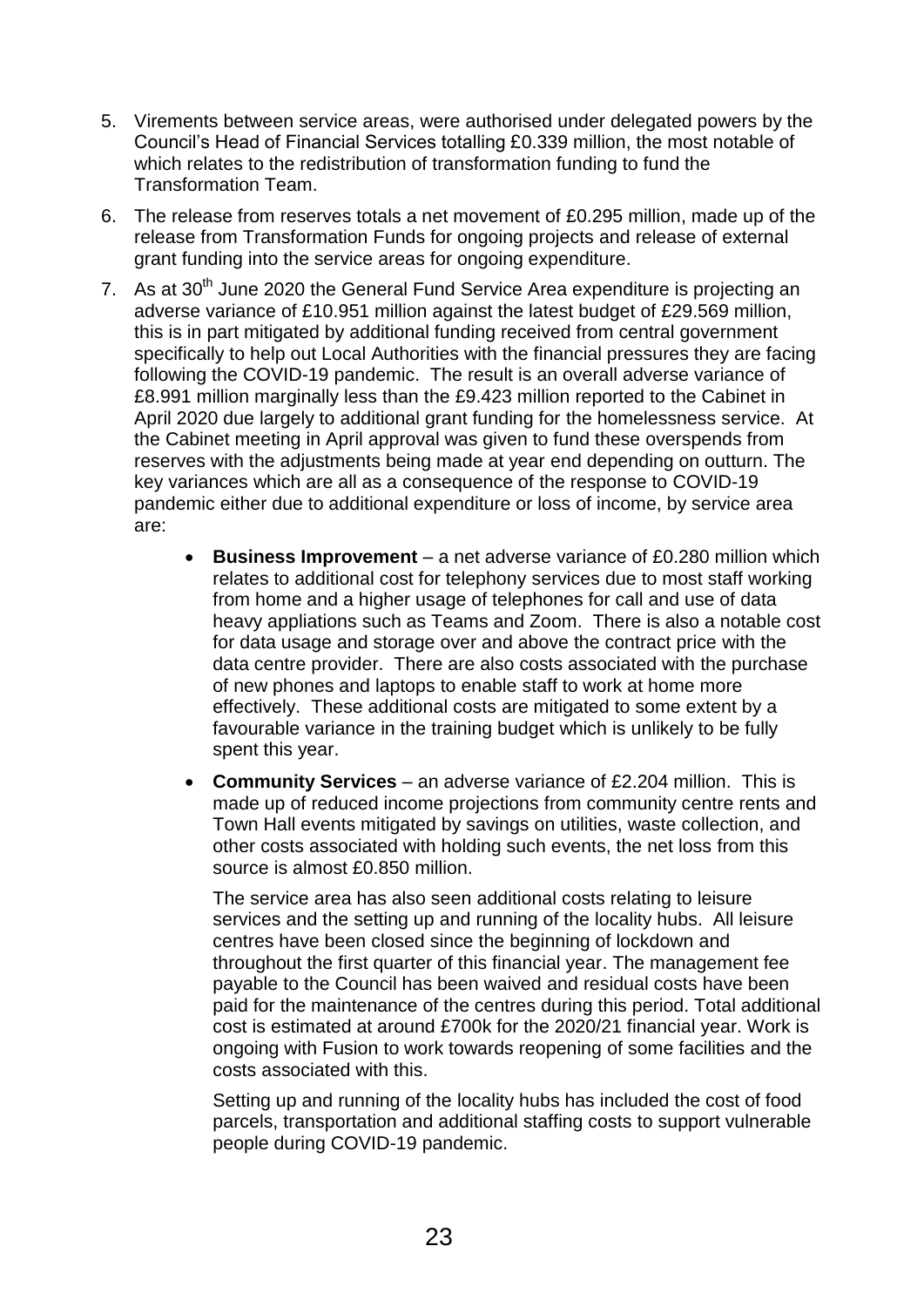- **Regeneration & Economy** –(Commercial property income) 73% of the Q1 income invoiced in March has been paid to date and 55% of the Q2 income invoiced in June has been paid, the lower collection rate reflecting the impact of the COVID-19 pandemic. Much of the rent collection has been from very large tenants and collections have tracked ahead of many retail and 'entertainment' based landlords. The Council expects coming quarters to be ever more difficult as a V shaped recovery looks less likely. The Council has throughout this period been liaising with its commercial tenants across its property portfolio listening to their views and establishing the levels of hardship experienced and potential impact on their future trading and whether the various sources of government support have assisted and been utilised. It remains to be seen how trading will pick up as the lockdown eases but indications are that footfall in the city is worryingly low and many of the Council's tenants are reporting having to consider redundancies as the tail off of the furlough scheme approaches. The Council will continue to liaise with tenants and consider requests for help on an individual basis, while also having regard to the long term vitality and viability of the city centre. The current forecast position is allowing for losses in the short and medium term and is being reviewed on an ongoing basis in view of the substantial uncertainty of outcome.
- **Housing Services** adverse variance of £0.940 million, £0.532 million relates to the cost of providing accommodation and food to rough sleepers for the 3 months to June 2020, and £0.408 million relates to health and safety and compliance works that are required across the property portfolio where specific reserves would previously have been used but will no longer be available.
- **Regulatory Services and Community Safety** adverse variance of £0.306 million due to loss of income across street trading licences, building control fees and private sector landlord penalties. These have all declined in the first quarter of the year but expect to start to pick up as lockdown eases.
- **Oxford Direct Services Client** adverse variance of £4.005 million, £2.800 million relates to projected loss of car parking income for the year, where the actual loss to date is approximately £1.500 million. The use of car parks is expected to increase over the coming months but may take some time to return to previous levels; £1.155 million relates to the reduction of expected dividend payment to be received from Oxford Direct Services (ODS) due to them unable to carry out much of their repairs work during lockdown, other income streams within ODS have also been impacted such as Motor transport and commercial waste. The company will continue to review its business plan and look to contain the losses and commence recovery.
- 8. Within the Corporate accounts there is a forecast variance of £0.093 million, this relates to loss of interest receivable on some of the investments that the Council was planning to undertake this year which we are now no possible due to the COVID-19 pandemic. Bank base rates at an all-time low of 0.1% continues to deliver minimal returns to the Council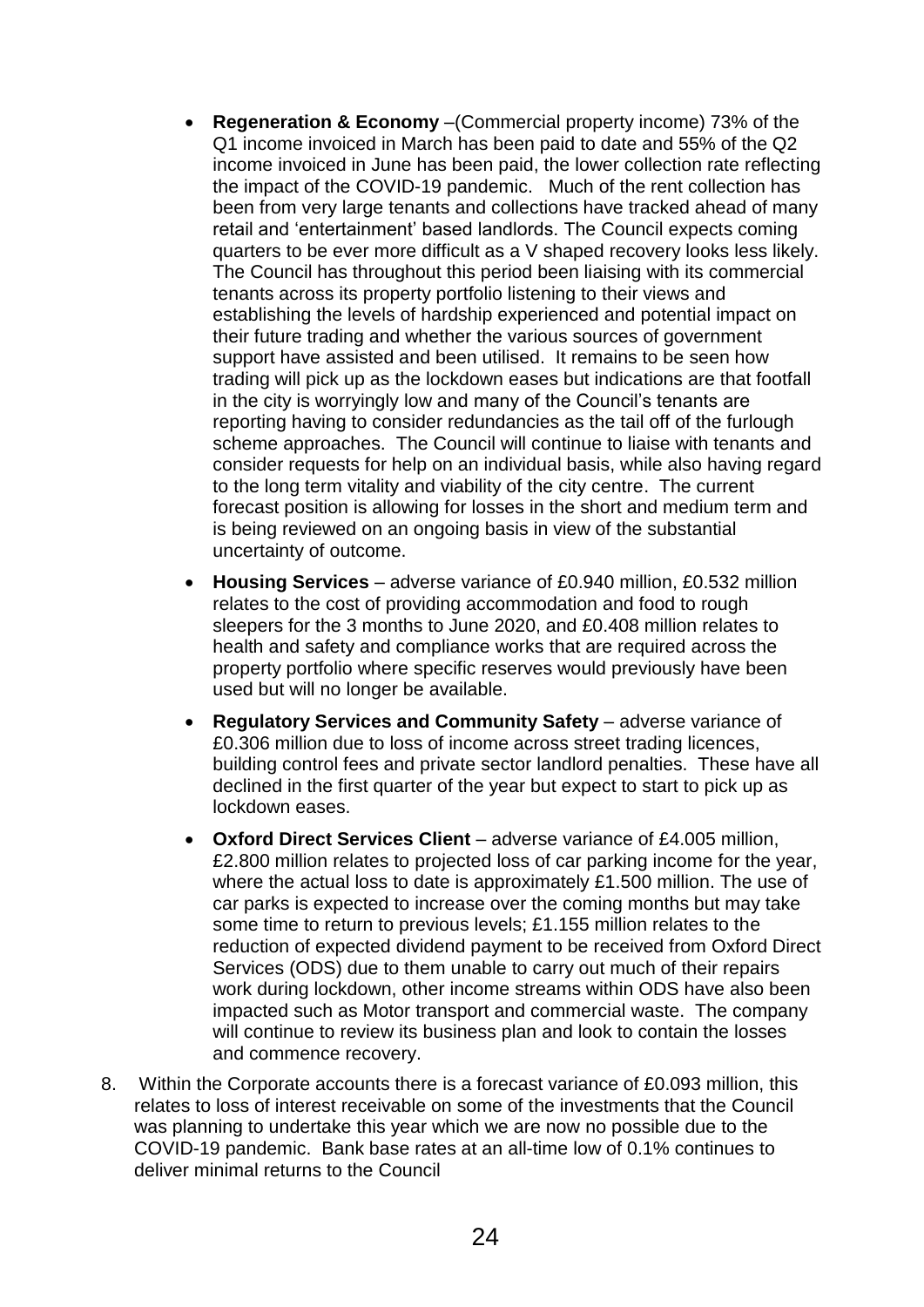- 9. To mitigate some of these losses the Council has received Government funding which includes Emergency (COVID) Fund of £1.622 million; Rough sleepers fund £0.032 million, furlough grant approx. £0.100 million and funding from Oxfordshire County Council of £0.300 million to assist with expenditure on services for the homeless. On the 16<sup>th</sup> July the Government announced the Councils allocation of £500 million of Emergency COVID funding to local authorities as £267,788. The allocation has been based an individual authorities population and areas of deprivation.
- 10. At the same time the Government issued a further funding for lost income from sales fees and charges and changes to allocate tax deficits that would normally be charged to 2021-22 to be spread over 3 years. The scheme details also included :
	- Councils will absorb losses up to 5% of their budgeted sales, fees and charges income for 2020-21, with the government compensating them for 75p in every pound of relevant loss thereafter;
	- The scheme compensates for income that local authorities generate independently which is defined as a sale, fees and charges – for example, car parking charges or receipts from cultural asset charges:
	- The scheme will cover transactional income from customer and client receipts (excluding rents and investment income) which is generated from the delivery of services which was budgeted for in 20/21;
	- commercial revenues, including rental amounts are not considered relevant losses and will not be compensated for under this scheme ;
	- The Section 151 officer will be responsible for self-certifying the accuracy and reasonableness of their claim against the principles and guidance provided and the Government will sample check claims;
	- The Government will release more detailed guidance in due course to support local authorities in the claims that they will be able to make under the scheme
- 11. Although the 'devil will be in the detail' an initial assessment of the amount of additional support which the authority may receive is in the region of £3 million. Whilst this is welcome news this still falls short of the estimated £24 million increased cost that the Council is forecasting for the next 4 year period.
- 12. Appendix D provides additional information on the Council's key income streams that have been most affected by COVID-19, and the table below shows a summary of this position.
- 13. Service based income is only at 42% of its expected levels as at the end of quarter 1. Each of these areas have been discussed in paragraphs 4-8 above. Income is boosted by £2.8 million of cash received in respect of commercial rent income representing approximately 52% of the June quarter. Council tax and Business Rates are currently at a level of 91% collection which is surprisingly high for this time of the year. Collection of council house rental continues to be problematic and mitigating action is being taken to bring this into check.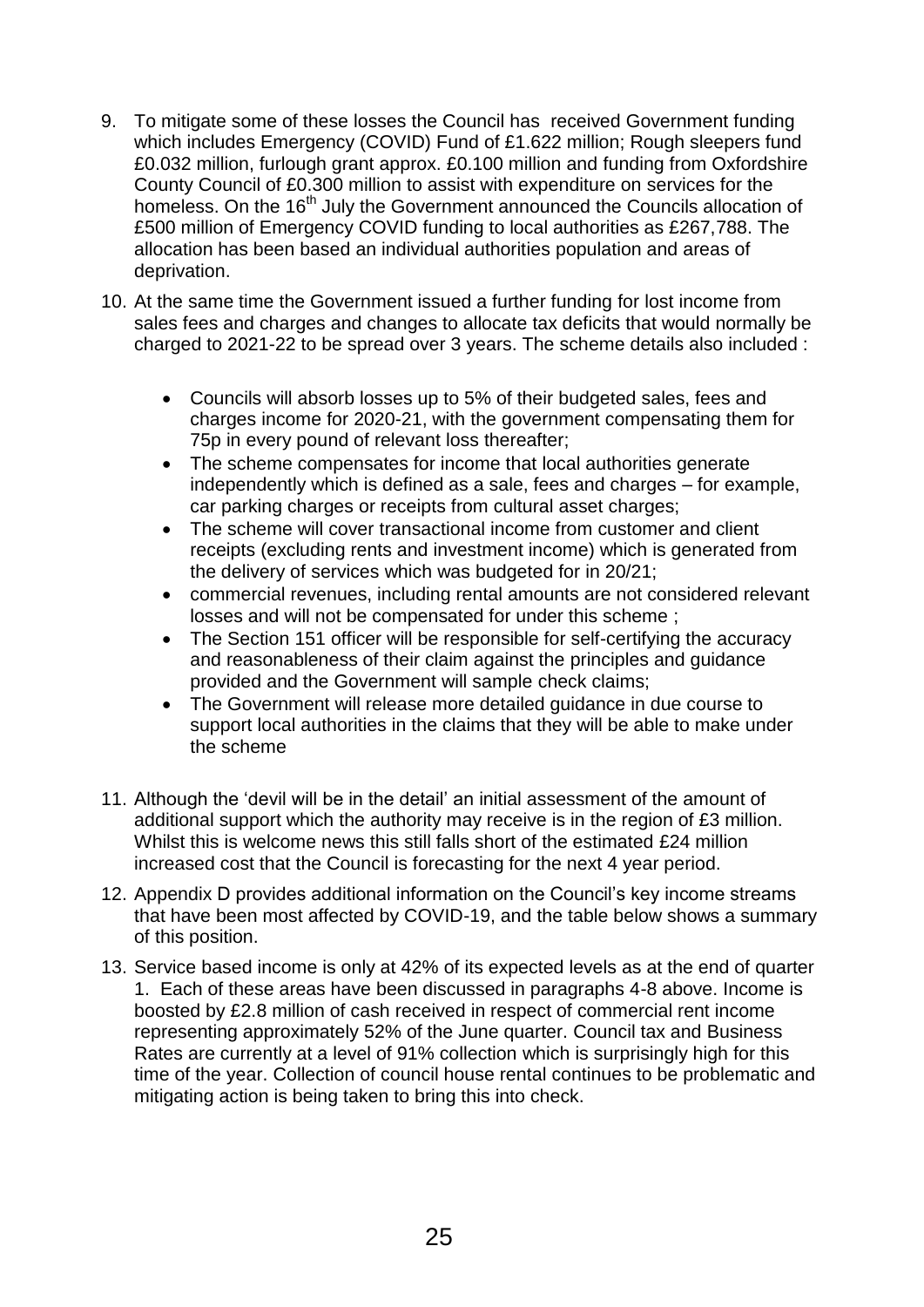| Summary                     | <b>Budgted</b><br>income 2020-<br>21 | <b>Actual Cash</b><br>collected April<br>2020-21 | <b>Actual Cash</b><br>collected May<br>2020-21 | <b>Actual Cash</b><br>collected June<br>2020-21 | <b>Total Cash</b><br>collected 2020-<br>21 | Profiled<br>income | Percentage of<br>profile<br>collected |
|-----------------------------|--------------------------------------|--------------------------------------------------|------------------------------------------------|-------------------------------------------------|--------------------------------------------|--------------------|---------------------------------------|
|                             |                                      | £                                                |                                                |                                                 | £                                          | £                  | %                                     |
| <b>Service Based Income</b> | 24,367,731                           | 467,510                                          | 528,183                                        | 2,918,862                                       | 3,914,555                                  | 9,223,845          | 42                                    |
| Collection Fund             | 148,675,990                          | 18,080,784                                       | 12,127,183                                     | 13,111,190                                      | 43,319,157                                 | 47,364,708         | 91                                    |
| <b>Housing</b>              | 44,471,671                           | 3,342,544                                        | 4,163,970                                      | 3,219,768                                       | 10,726,282                                 | 11,117,918         | 96                                    |
| Total                       | 217,515,392                          | 21,890,838                                       | 16,819,336                                     | 19,249,820                                      | 57,959,994                                 | 67,706,470         | 32                                    |

# **Housing Revenue Account ("the HRA")**

- 14. The HRA budgeted surplus agreed by the Council in February 2020 was £0.992 million. The outturn position is forecasting an adverse variance of £2.272 million against this, £1.7 million relates to additional costs and loss of income directly relating to the COVID-19 pandemic, the additional £0.500 million relates to feasibility work required for the development work to be carried out within the HRA. Explanation for some of these variations include:
	- Dwelling Rent £0.500 million adverse variance due an increase in void properties and not being able to turn these around as quickly during the lockdown;
	- Management & Services £0.945 million adverse variance due to support the Welfare Reform Team to assist tenants through the difficulties that lockdown has brought about and additional costs such as Personal Protective Equipment (PPE) and additional services being provided to support vulnerable tenants;
	- Miscellaneous Expenditure (not stock related) £0.456 million relating to additional expenditure on feasibility studies for housing development work to be carried out in the HRA;
	- $\bullet$  Bad Debt provision  $-$  £0.500 million adverse variance due to rent arrears that are emerging due to the COVID-19 pandemic;

## **Capital**

- 15. The budget, as approved by the Council at its meeting in February 2020, was set at £142.567 million. Since that date the budget has been increased by £20.747 million to take account of unspent balances rolled forward from 2019-20, giving a budget of £163.314 million as reported to the Cabinet in June 2020 as part of the April update. Further adjustments since then have been made which reduce the budget by £42.285 million to £121.028 million. The main adjustments made relate to the removal of the budget for additional spend on commercial property of £42 million whilst the scheme is reviewed in line with the proposed central government consultation which is likely to remove the use of PWLB for borrowing for the purchase of commercial property, and slippage of £1 million for the Osney Mead Innovation Quarter into 2020/21.
- 16. Further net slippage of £24.369 million since last reported results in a forecast outturn of £96.270 million. The main items which are being re-timetabled or where there are over/underspends are:

## **General Fund**

 Museum of Oxford – this scheme is forecasting an overspend due to delays resulting from the COVID-19 pandemic and the additional cost of fire doors;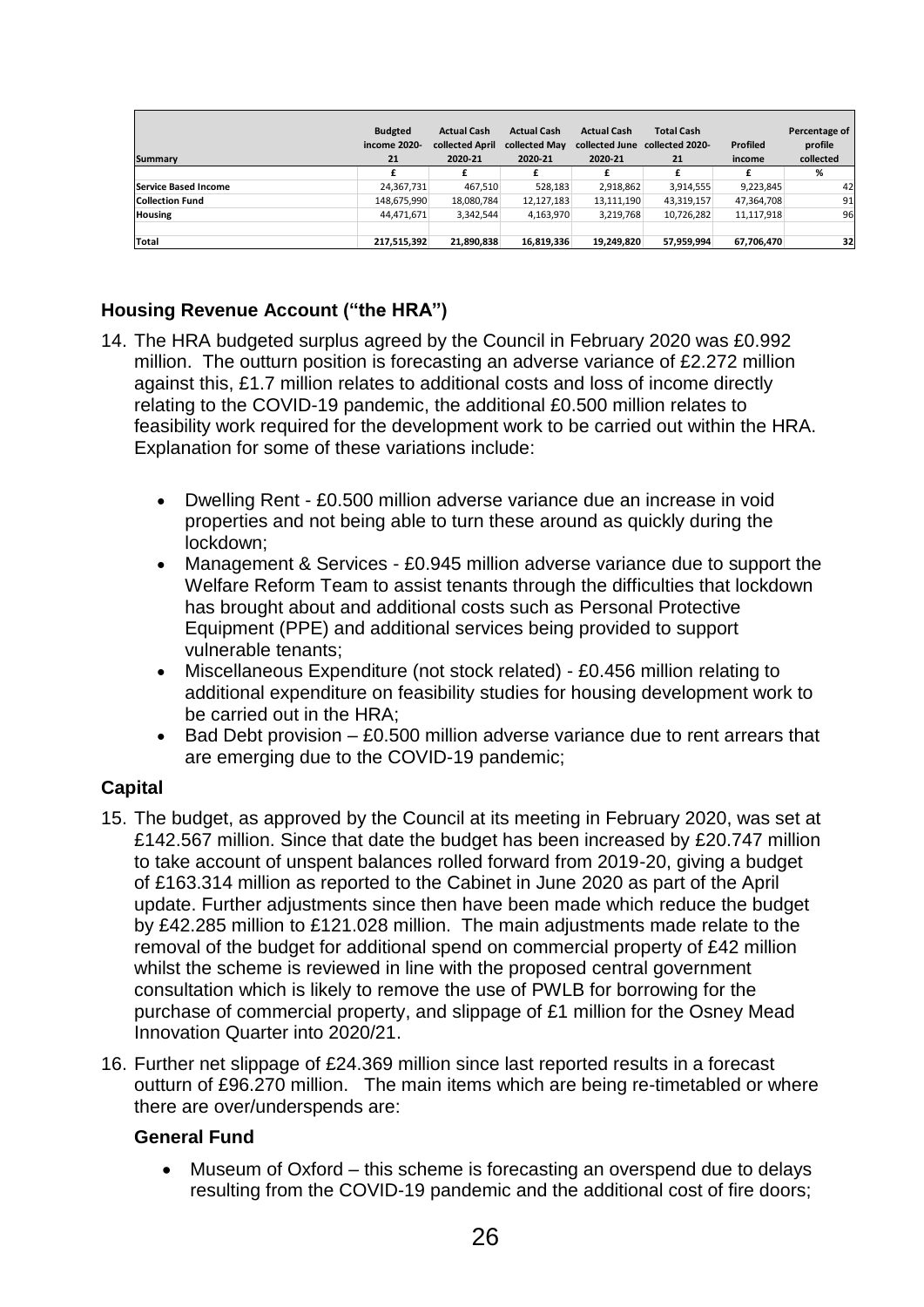- East Oxford Community Centre this scheme has been paused due to the COVID-19 pandemic and the forecast spend in the current year is sufficient to take the project to RIBA Stage 4 for all elements of the project, this is expected to be achieved by Sept 2020.
- Major Capital Works at the Covered Market all planned works have been delayed due to the COVID-19 pandemic but they are expected to start again as the lockdown eases;
- Housing Company loans and Barton Park schemes further work has been done to reschedule the work to be undertaken and completed by the Oxford Housing Company Ltd, which has led to a reforecast of the current loan requirements. Work is ongoing to revise the Housing Company Ltd business plan which will be presented to the Cabinet in September ;
- Housing Management System there have been a number of delays to this project caused by late delivery of key software from the supplier and the recent COIVD-19 pandemic crisis, the go live is now planned for September 2020. There is also a forecast overspend associated with this delay, due to additional costs of the project team and Aareon Consultancy, the original budget was £1.6 million and is now forecast to be c £2.0 million, this overspend of £423k will be covered by a virement from the Grey Fleet budget which is no longer required for the 50% element of General Fund spend with the remaining 50% funded by HRA. There are annual savings of c£165k on the completion of this project due to 4 core applications no longer being required, it is also expected see improved efficiencies across the service areas and greater transparency of customer data. This value is above the threshold of £250k which can be approved by the Head of Financial Services under the Councils Constitution. Consequently the Cabinet is asked to approve the virement and recommend to the Council the increase in budget of £423k;
- Seacourt Park and Ride there have been a number of delays to the project during the year due to adverse weather and supply change delays due to the COVID-19 pandemic which has led to a forecast overspend of this project of £220k. This overspend will be covered by a virement from the Grey Fleet budget, which is no longer required, and can be approved using the delegated power given to the Head of Finance. Despite this overspend the business case for the scheme still indicates an Internal Rate of Return for the scheme of 5.96%.
- Affordable Housing Supply this scheme has been reallocated from the HRA to the general fund due to it being funded from Section 106 receipts which are General Fund in nature;
- Grey Fleet  $-$  £1.8 million The latest review of the business case for this scheme indicates that this is not viable at this time, therefore this budget will be removed from the programme;
- Oxford and Abingdon Flood Alleviation Scheme £0.250 million retimetabled, the contribution is delayed until Kennington Bridge is replaced, therefore the spend is unlikely to be prior to 2021/22 financial year;
- Car Park resurfacing of the £492k included in the capital programme around £350k is required for urgent works to a number of car parks including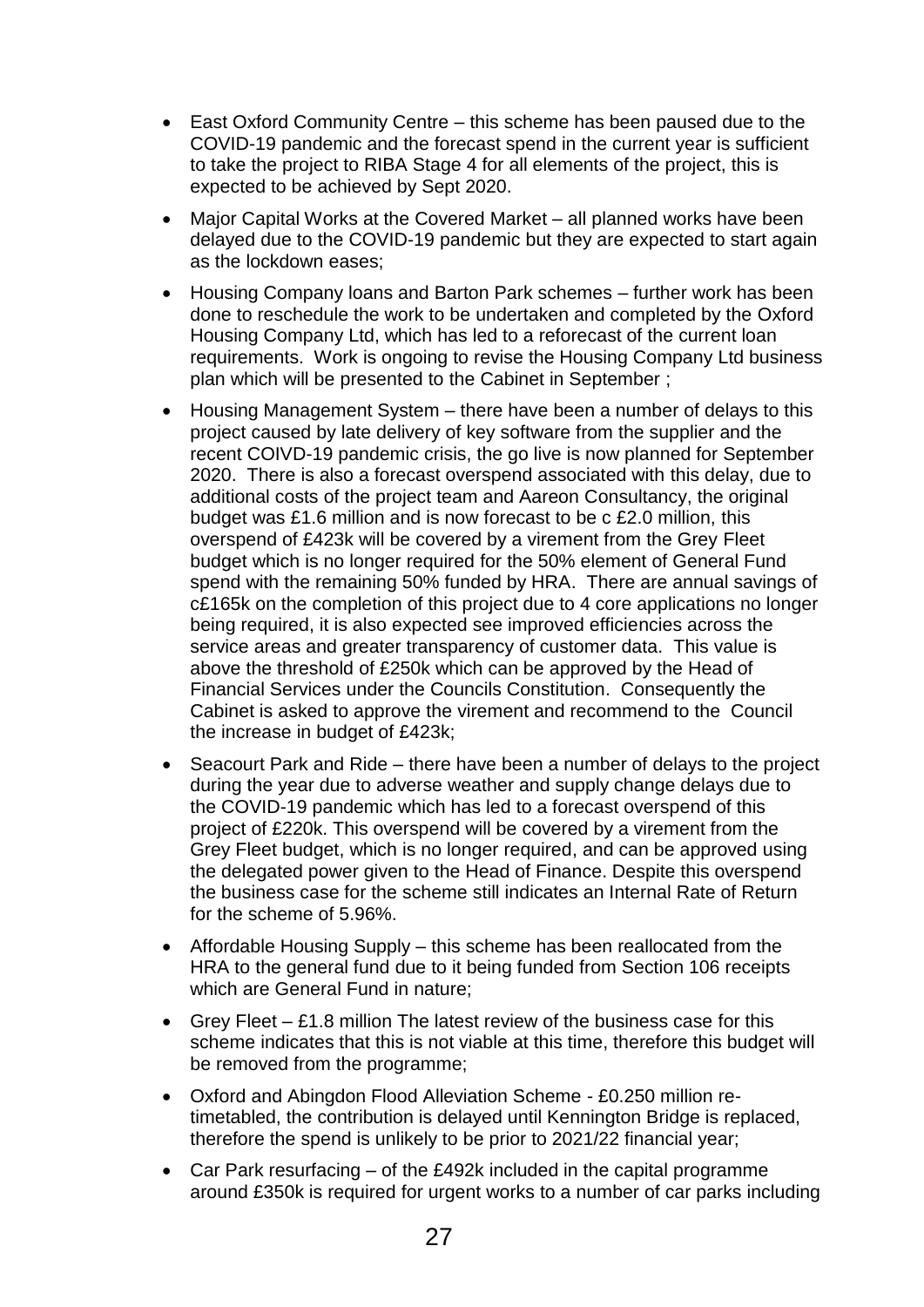Godstow Road and Blackbird Leys Leisure Centre. Undertaking these works will result in £150k of this budget being placed on pause;

#### **Optimism Bias**

Project Managers are often thought to be overly optimistic about the delivery of projects and this has resulted in significant programme slippage over the last few years. Recognising this fact officers were asked to revisit the total available budget inclusive of the carry forward from 2019-20 to determine a more realistic budget for 2021-22. Project Managers were asked to risk rate each of their projects on the basis of potential for delay and allocate a % slippage ranging from 10% to 50%. Taking account of this assessment would reduce the forecast outturn of £96.27 million to £81.169 million, allowing for optimism bias of £15.101 million.

#### **Housing Revenue Account**

- The HRA planned maintenance programme has been paused during lockdown because the Building Services Team has been unable to access properties. This work is now starting to be scheduled in, but a large amount of slippage has been built into the capital programme since it won't be possible to catch up fully during this financial year. It is intended to carry out 21 months of work over 24 months, and therefore be back on schedule at the end of 2021/22
- $\bullet$  Barton Regeneration this scheme is behind schedule but is working to get back on site as soon as possible;
- East Oxford Development delays linked to East Oxford Community Centre above;
- Acquisition of additional units acquisition of nine units has been agreed with the developer, further spend has been delayed;
- Blackbird Leys Regeneration delays to the project due to the COVID-19 pandemic restrictions, but project is progressing.

## **Corporate Risk**

- 17. There are three red risks on the current Corporate Risk Register, which are as follows:
	- **Housing** the Council has key priorities around housing which include ensuring housing delivery and supply for the city of Oxford and enabling sufficient house building and investment. Insufficient housing in Oxford leads to an increase in homelessness which has an impact on residents. There are also health and quality of life issues. The Council is implementing delivery methods for temporary accommodation and accommodation for homelessness prevention which include a rent guarantee scheme, a growth deal to facilitate additional affordable housing and a tranche of property purchases to be delivered via real lettings. In addition the Council's housing companies are in the process of constructing new affordable homes and the Cabinet has approved plans which will result in the Council's Housing Revenue Account ("HRA") purchasing the social housing using borrowing headroom, . This has become more challenging in the short term due to the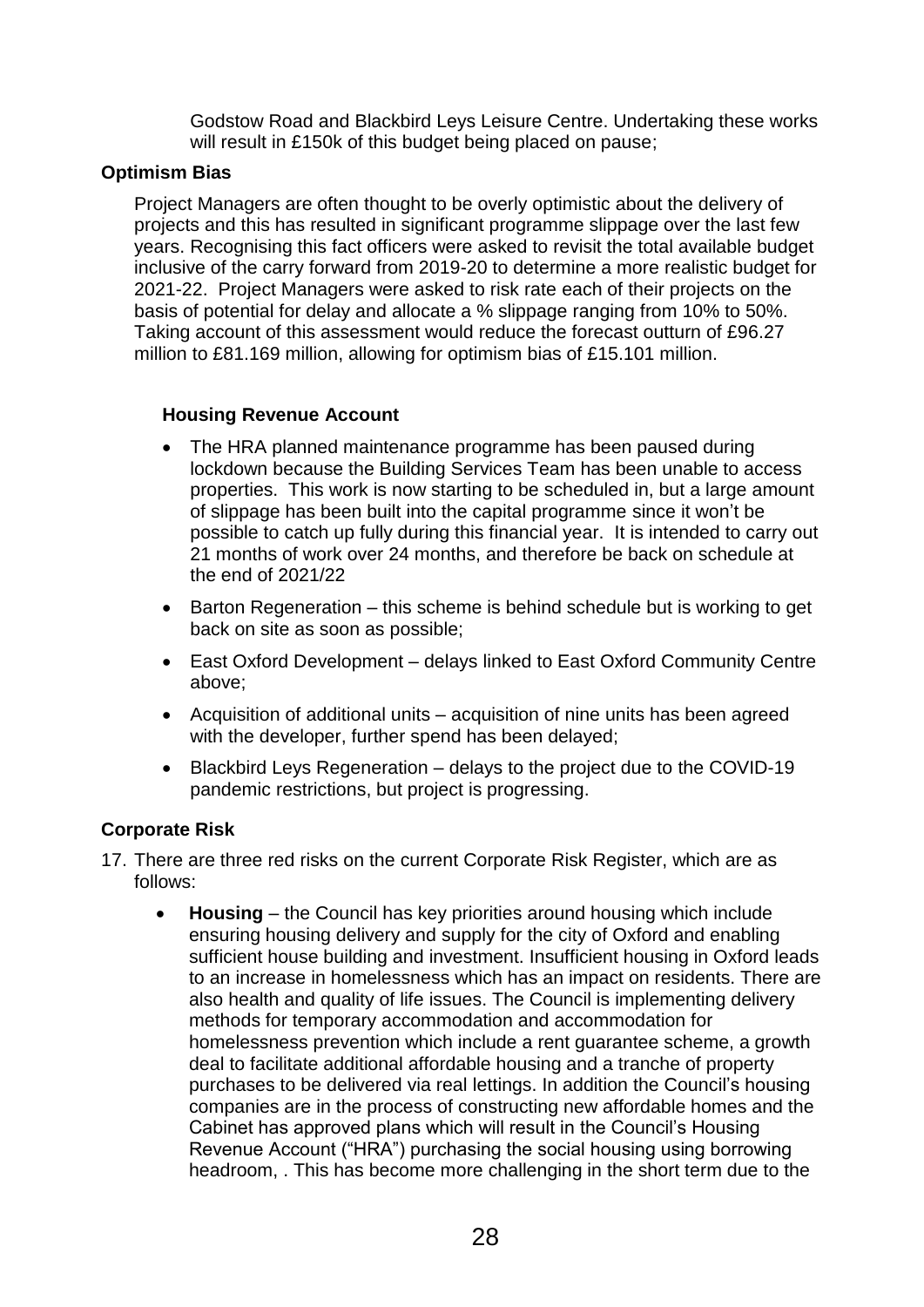Covid-19 pandemic which has paused many housing delivery projects by around 6-9 months

- **Economic Growth** this relates to local, national or international factors adversely affecting the economic growth of the City. The economic impact of the Covid-19 pandemic will affect the livelihoods and jobs of thousands of people in Oxford. Social distancing and partial re-openings affect consumption on the high street and the viability of some retail, hospitality and catering businesses. The wider economy is not immune with redundancies being announced by larger employers in other sectors as well as damaging impacts to education, transport, and property, creative and cultural sectors. Economic output could reduce by 15 - 20% or more and business numbers by a similar proportion. This potentially equates to £1Bn of output in Oxford. Delivery of a city and county wide Economic Recovery & Resilience Plan with actions across a range of services and functions is being developed. This will be a phased restart through to long term recovery and renewal over a minimum 3 year period.
- **Balancing & Delivery of the Financial Plan this risk has become red due** to the adverse financial impacts arising from the Covid-19 pandemic and the economic aftermath. The pandemic and the resulting actions necessary to deal with it has led to far reaching economic impacts. Experts believe that the economy will take years to recover. There is therefore considerable financial uncertainty around the current estimates especially around income streams which is compounded by additional expenditure needed to support the community through the crisis. The short term impact can be mitigated through the use of balances, however these are one-off and a full reset of budgets is needed which will be reported to the Cabinet in December 2020.

| <b>Current Risk</b> | Q <sub>2</sub><br>2019/20 | Q3<br>2019/20 | Q4<br>2019/20 | Q1<br>2020/21 |
|---------------------|---------------------------|---------------|---------------|---------------|
| Red                 | 3                         |               |               |               |
| Amber               | 8                         | 9             | 10            |               |
| Green               |                           | 2             |               |               |
| <b>Total Risks</b>  | 12                        | 12            | 12            | 12            |

18. The table below shows the level of Red, Amber and Green current risks over the last 12 months:

## **Financial implications**

19. All financial implications are covered in the body of this report and the Appendices.

## **Legal issues**

20. There are no legal implications arising directly from this report.